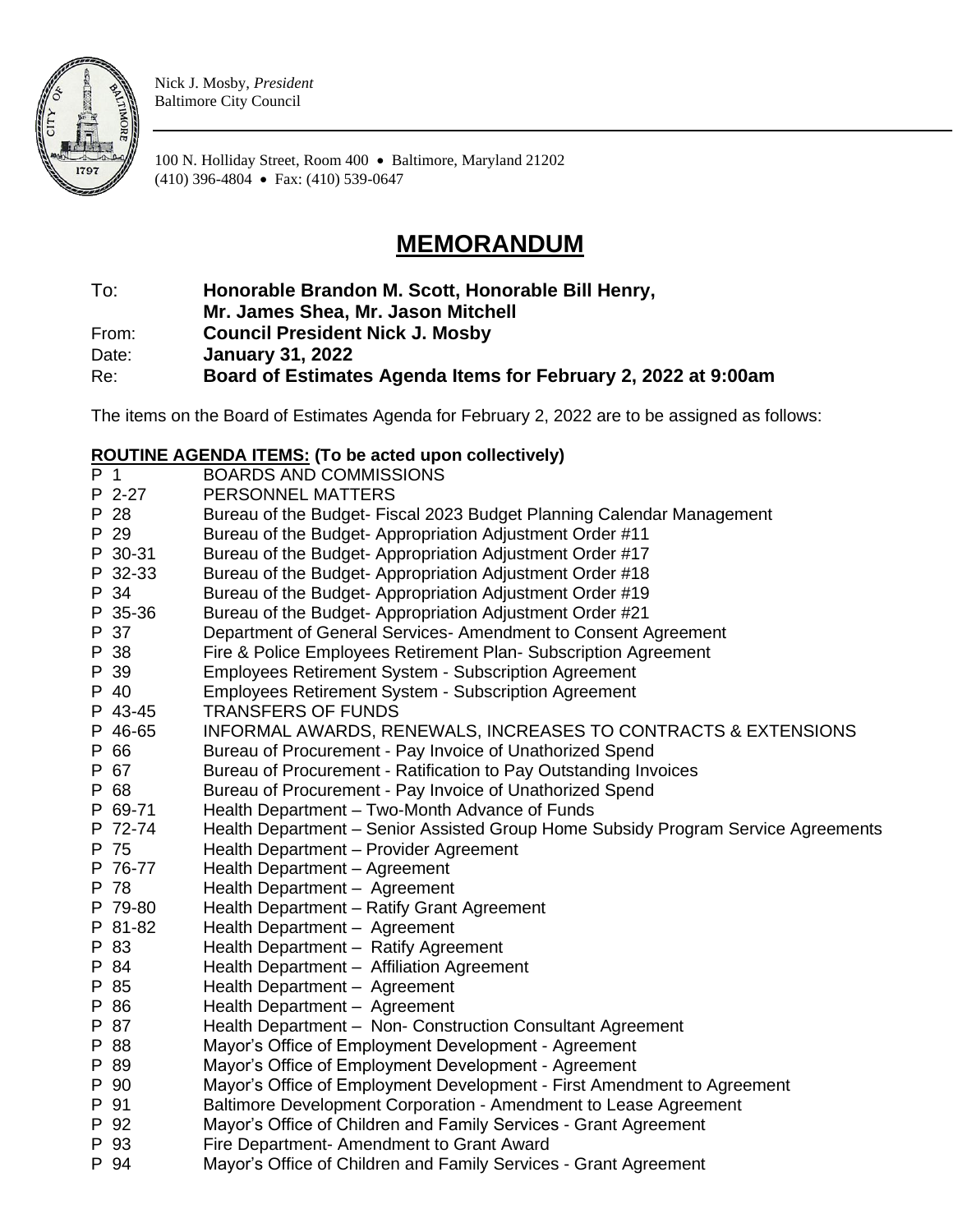BOE PUBLIC SESSION February 2, 2022 Page **2** of **3**

| P 95-101  | EXTRA WORK ORDERS AND TRANSFERS OF FUNDS                                               |
|-----------|----------------------------------------------------------------------------------------|
| P 102     | Mayor's Office of Homeless Services - Provider Agreement                               |
| P 103     | Mayor's Office of Homeless Services - Provider Agreement                               |
| P 104     | Mayor's Office of Homeless Services - Provider Agreement                               |
| P 105     | Mayor's Office of Homeless Services - Provider Agreement                               |
| P 106     | Mayor's Office of Homeless Services - Provider Agreement                               |
| P 107     | Mayor's Office of Homeless Services - Provider Agreement                               |
| P 108-109 | Mayor's Office of Homeless Services - Memorandum of Understanding                      |
| P 110     | Mayor's Office of Homeless Services - Amendment #1 to Grant Agreement                  |
| P 111     | Mayor's Office of Homeless Services - Amendment #1 to Grant Agreement                  |
| P 112     | Department of Real Estate - Assignment of Tax Sale Certificate                         |
| P 112     |                                                                                        |
| P 112     | Department of Real Estate - Assignment of Tax Sale Certificate                         |
|           | Department of Real Estate - Assignment of Tax Sale Certificate                         |
| P 115     | Office of the State's Attorney - Grant Adjustment Notice for Baltimore City            |
| P 116     | Police Department- Professional Services Agreement                                     |
| P 117-118 | Mayor's Office- Capital Projects Grant Agreement                                       |
| P 119     | Mayor's Office of Neighborhood - Memorandum of Understanding                           |
| P 120     | Mayor's Office of Communications - Governmental/Charitable Soliciation Application     |
| P 121-122 | Department of Housing and Community Development - Land Disposition Agreement           |
| P 123-124 | Department of Housing and Community Development (DHCD) - Land Disposition              |
|           | Agreement                                                                              |
| P 125-127 | Department of Housing and Community Development (DHCD) - Land Disposition              |
|           | Agreement                                                                              |
| P 128-130 | <b>TRANSFER OF FUNDS</b>                                                               |
| P 131     | Departmet of Trasportation - Minor Privilege Permit Applications                       |
| P 132     | Departmet of Trasportation - Fiscal Year 2020 Capital Agreement                        |
| P 133     | Departmet of Trasportation - Task Assignment                                           |
| P 134-135 | Departmet of Trasportation - First Amendment to the Memorandum of Understanding        |
| P 136-137 | Departmet of Trasportation - Amendment #3 to Agreement                                 |
| P 138     | Department of Public Works - Agreement                                                 |
| P 139-140 | Department of Public Works/Office - Agreement of Engineering and Construction          |
| P 141     | Department of Public Works/Office - Amendment No. 4 to Agreement of Engineering and    |
|           | Construction                                                                           |
| P 142     | Department of Public Works/Office of Engineering and Construction - Partial Release of |
|           | Retainage                                                                              |
| P 143     | Department of Public Works/Office of Engineering and Construction - Partial Release of |
|           | Retainage                                                                              |
| P 144-145 | Department of Public Works/Office of Engineering and Construction - Amendment No. 5 to |
|           | Agreement                                                                              |
| P 146-150 | RECOMMEDNATIONS FOR CONTRACT AWARDS/REJECTIONS                                         |
| P 151     | Department of Recreations and Parks - Memorandum of Understanding                      |
| P 152-153 | Department of Recreations and Parks - Task Assignment                                  |
| P 154-155 | Department of Recreations and Parks - Task Assignment                                  |
| P 156     | Department of Recreations and Parks - Retroactive Travel Reimbursement                 |
| P 157     | Baltimore City Sheriff's Office - Cooperative Reimbursement Agreement                  |
| P 159-162 | Office of the Comptroller-Modification of AM-101-1 Request for Board of Estimates      |
|           | Approval                                                                               |
| P 163-166 | Office of the Comptroller-Modification of AM-404-5 Request for Board of Estimates      |
|           | Approval                                                                               |
| P 167-170 | Office of the Comptroller-Modification of AM-507-1 Department of Telecommunications    |
| P 171     | PROPOSALS AND SPECIFICATIONS                                                           |
| P 172     | Closing                                                                                |
|           |                                                                                        |